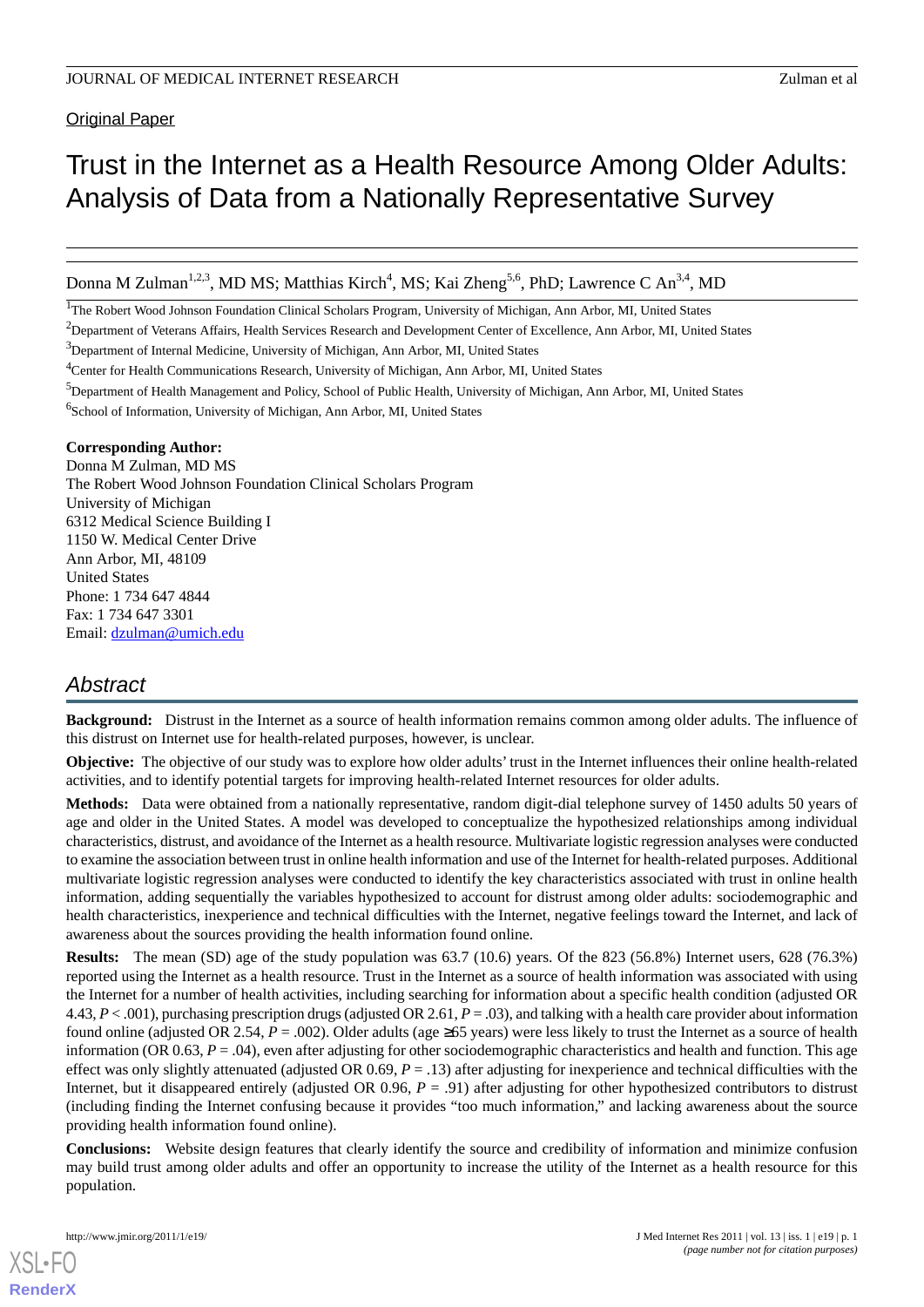*(J Med Internet Res 2011;13(1):e19)* doi:  $10.2196/$ jmir.1552

## **KEYWORDS**

Older adults; Trust; Online health information

#### *Introduction*

The Internet is a potentially important source of health information, providing accessible resources on topics ranging from specific diseases and treatment options, to health care providers and insurance plans, to healthy lifestyle choices and health products. The number of adults in the United States who report using the Internet as a source of health information increased from 25% in 2000 to 61% (or 83% of Internet users) in 2008 [[1\]](#page-7-0). In fact, the Internet has become the first source that many people turn to for information about certain health conditions [\[2](#page-7-1)].

Older adults, a population in which the vast majority have one or more chronic health conditions [\[3](#page-7-2)], could stand to benefit tremendously from the convenient and inexpensive health resources provided by the Internet. Nevertheless, this group remains a relative minority in their direct use of online health information [[4-](#page-8-0)[6](#page-8-1)], with a recent Pew Internet survey finding that only 27% of adults aged 65 years and older and 59% of adults aged 50 to 64 years look online for information about health and medical issues (compared to 71%-72% of adults aged 18-49 years) [[1\]](#page-7-0).

There are several possible explanations why use of Internet health resources remains low among older adults. First, barriers such as inexperience with technology or physical limitations may restrict computer usage by some individuals. For example, certain resources may be inaccessible due to website design factors such as small font size, overwhelming amounts of information, cluttered webpages, and lack of instructions [\[7](#page-8-2),[8\]](#page-8-3). Second, older individuals might prefer traditional sources of health information, such as physicians and pharmacists, over less familiar sources such as the Internet. These traditional sources of health information are sometimes referred to as "intermediaries," experts who act as middlemen, providing consumers with the information that they seek. Online health resources, on the other hand, can be considered "apomediaries," because they steer consumers to desired health information without standing between them [[8\]](#page-8-3). While such resources have a number of benefits, they demand a certain level of knowledge, interest, and self-efficacy from users. Older adults, especially those with limited experience using technology, may have higher rates of computer-related anxiety and low computer self-efficacy, both of which correlate with slow technology adoption [\[9](#page-8-4)]. Further, these characteristics may lead to low levels of autonomy, resulting in a preference for more traditional sources of health information [[8\]](#page-8-3).

Finally, trust is likely to be another key factor in determining whether the Internet is a preferred source of health information [[10\]](#page-8-5). While a universal definition of trust remains elusive among social scientists [[11,](#page-8-6)[12\]](#page-8-7), it is generally accepted that the need for trust arises in the setting of risk, and that trust involves confidence in the reliability of an entity. Studies have shown that older adults are less likely than their younger counterparts to trust the Internet for health information  $[6,13,14]$  $[6,13,14]$  $[6,13,14]$  $[6,13,14]$ . One reason for this distrust may be due to difficulties assessing the credibility of online information sources. Credibility, or the believability, of a source is made up of two dimensions: trustworthiness (as subjectively perceived by the Internet user) and expertise (also subjectively perceived by the user, but sometimes influenced by objective characteristics such as comprehensiveness of information or sponsor's credentials [[15,](#page-8-10)[16\]](#page-8-11)). Older adults, who may be accustomed to trusting a health care provider for information, might find the process of assessing credibility of online material overwhelming, leading to general distrust in the Internet for any health-related purpose.

Distrust in online health information may be protective in certain circumstances [[17\]](#page-8-12), creating a motivating force for caution in a setting where not all sources are reliable. In 1997, an editorial in the *Journal of the American Medical Association* warned, "Let the reader and viewer beware," because when it came to medical information on the Internet, "Those seeking to promote informed, intelligent discussion often sit byte by byte with those whose sole purpose is to advance a political point of view or make a fast buck" [\[18](#page-8-13); page 1244]. While this warning still holds true today, the growing availability of patient portals and patient-driven online health communities [\[1](#page-7-0)] is gradually moving us toward a world in which the majority of our health care transactions and most available health information will be online. In this scenario, distrust and other existing obstacles to the use of Internet health resources could become substantial barriers to health care access and quality [[10\]](#page-8-5).

We sought to explore the role of trust in older adults' use of the Internet as a health resource, using a nationally representative telephone survey that examined the utilization of and attitudes toward the Internet as a source of health information among adults 50 years of age and older. We developed a model that conceptualized potential relationships among individual characteristics, distrust in the Internet, and avoidance of the Internet as a health resource [\(Figure 1](#page-2-0)). We then performed a series of analyses in order to (1) explore the association between trust in the Internet and use of the Internet for health information and other health-related activities, and (2) identify potential targets for improving health-related Internet resources for older adults.

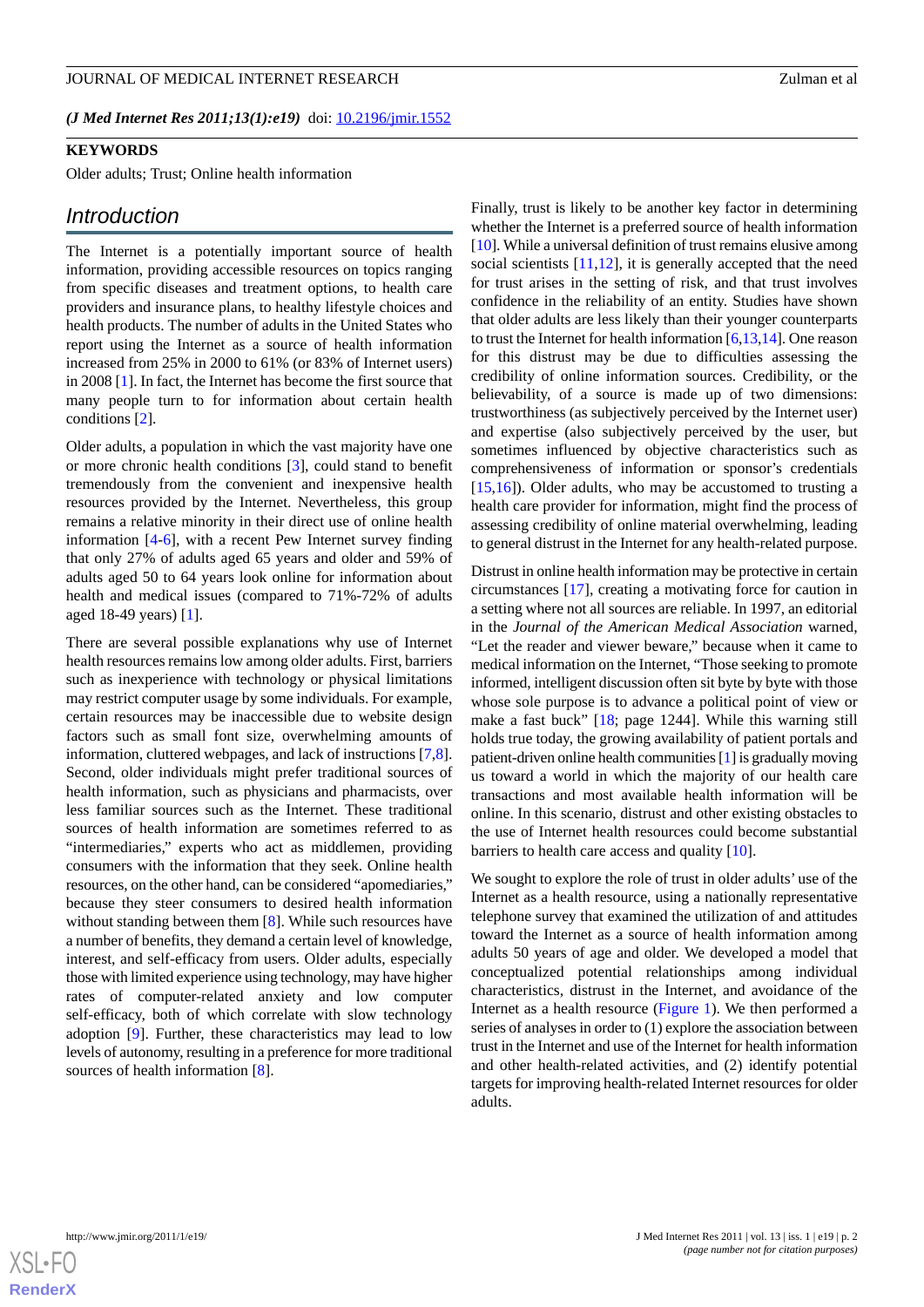<span id="page-2-0"></span>**Figure 1.** Characteristics hypothesized to influence distrust and avoidance of the Internet as a health resource among older adults



# *Methods*

Data for this study were obtained from a Kaiser Family Foundation survey of health-related Internet use among adults 50 years of age and older. Details of the survey have been published previously [\[19](#page-8-14)]. Briefly, the survey was designed in consultation with Princeton Survey Research Associates (PSRA). PSRA conducted the telephone interviews in English between March 5 and April 18, 2004. The sample was drawn using standard list-assisted random digit-dialing methodology. As many as 10 attempts were made to contact every sampled telephone number.

A nationally representative sample of 1450 adults aged 50 years and older were interviewed, including 583 respondents aged 65 years and older. The overall response rate was 38% (the contact rate was 82%, 51% of those contacted consented to an interview, and 90% of those who consented completed the interview). The interviewed sample was weighted to match national parameters established by the US Census Bureau's 2003 Annual Social and Economic Supplement for sex, age, education, race, Hispanic origin, US region, and number of adults in the household age 50 years or older. The margin of sampling error for the complete set of weighted data was  $\pm 3\%$ , and for those aged 65 years and older it was ±4%.

## **Dependent Variables**

#### *Use of the Internet as a Health Resource*

Survey respondents were asked a series of yes/no questions about whether they had ever used the Internet for a range of health activities, including obtaining information about a specific

health condition or topic (including cancer, heart disease, arthritis, diabetes, Alzheimer's disease, osteoporosis, high cholesterol, nutrition/exercise/weight loss, or mental health issues like depression or anxiety); obtaining information about a doctor, hospital, nursing home, home health agency, or other health care provider; looking for news about health policy issues; comparing prices for prescription drugs; and purchasing prescription drugs, vitamins, and supplements. Responses to these questions were analyzed first by constructing a single dichotomous dependent variable that captured any indication of having used the Internet as a health resource, and then in separate analyses in which each specific health-related activity was assessed as a dichotomous dependent variable. All respondents who indicated that they used the Internet for any health-related purpose were also asked whether online information had ever prompted them to change their behavior, to make a decision about a medical condition, to visit or talk to a health care provider, to change their health insurance plan, or to have a conversation with a friend or family member about the online health information.

#### *Usefulness of the Internet as a Health Resource*

Usefulness of the Internet as a health resource was assessed using the question, "How much has the information you have found on the Internet helped you take care of your health?" Responses were dichotomized as "somewhat" or "a lot" versus "only a little" or "not at all."

#### *Trust in the Internet as a Source of Health Information*

All survey respondents were asked how much they trust the Internet "to provide accurate information about health problems

```
XSL•FO
RenderX
```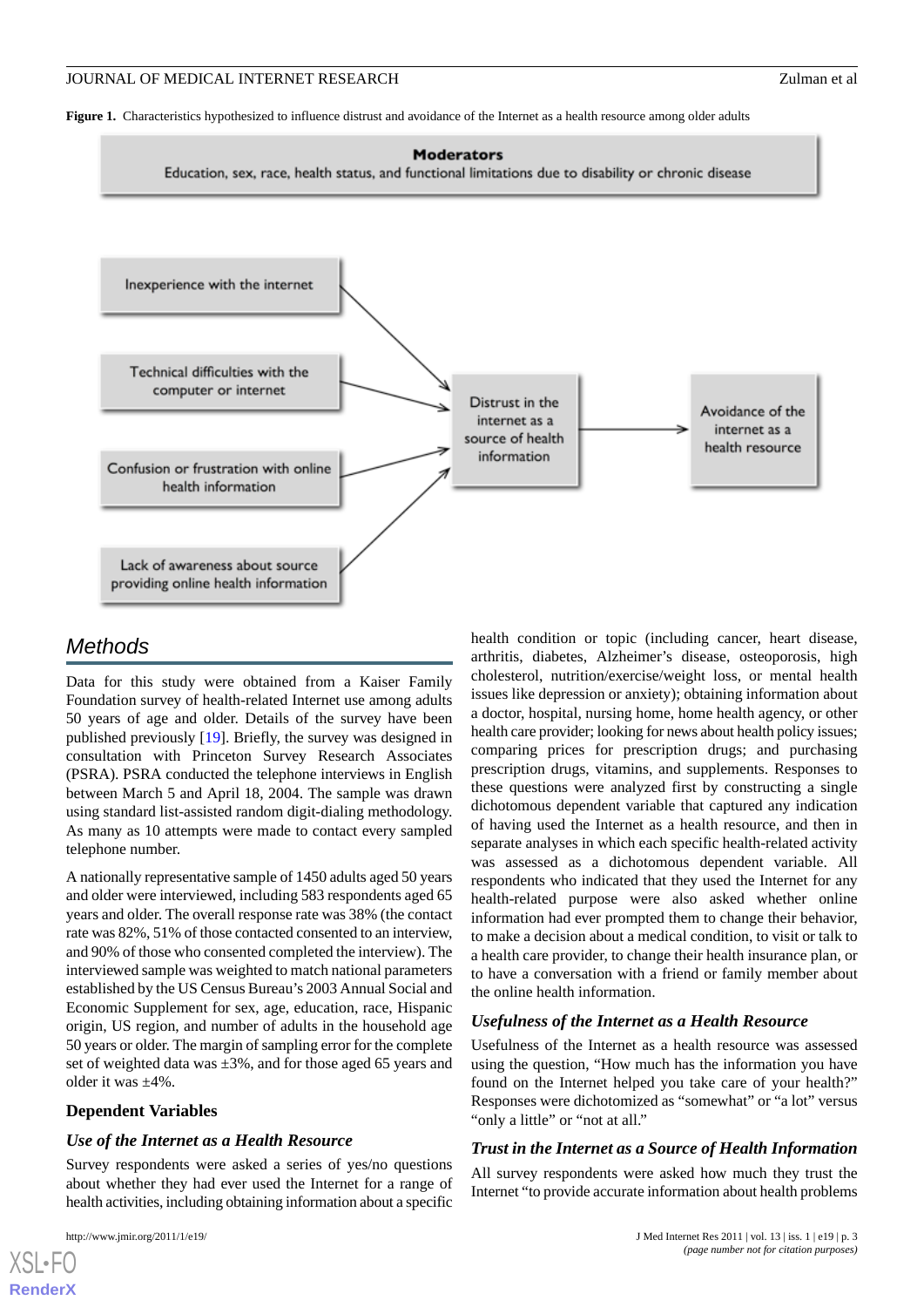or issues that are important to you." Responses were dichotomized as "somewhat" or "a lot" versus "not too much" or "not at all." The same question was also asked for other information sources, including health care providers, pharmacists, newspapers, magazines, books, television, radio, and friends or family. A mean trust score for non-Internet sources was calculated, and this score was used to adjust analyses for general trust in health information resources.

## **Independent Variables**

#### *Sociodemographics*

Sociodemographic characteristics included age (analyzed as a continuous variable, and dichotomized using the prespecified cutoff of 65 years), sex, race (dichotomized as white and nonwhite), and education (categorized as high school or less, some post-high school education, and college graduate).

## *Health and Functional Status*

Respondents were questioned about their overall health using a 5-point scale (collapsed as fair or poor, versus excellent, very good, or good). Their overall functional status was assessed with a single question: "Does any disability, handicap, or chronic disease keep you from participating fully in work, school, housework, or other activities?"

## *Internet Experience and Technical Difficulties*

Respondents who reported using the Internet were asked how many years have passed since they first started going online (dichotomized as >5 years and ≤5 years). They were also asked how often they have technical problems with their computer or Internet access (categorized as often, sometimes, not too often, or never).

## *Reasons for Distrust Among Older Adults*

Three additional survey questions were selected as measuring potential reasons for distrust among older adults. Respondents who used the Internet to look for health information were asked whether they would describe their experience as "frustrating because it's hard to find what I'm looking for," or "confusing because there's too much information." They were also asked how often they "look to see who provides the health and medical information" they find on the Internet (dichotomized as always, most of the time, or sometimes, versus hardly ever or never). This last question was used to test our hypothesis that individuals who were aware of the source providing online health information would be more likely to trust the information they obtained.

## **Statistical Analysis**

Descriptive statistics of survey respondents' Internet use have been published previously [[19\]](#page-8-14). We conducted a multivariate logistic regression of Internet users ( $n = 823$ ) in order to identify how trust is associated with a person using the Internet as a health resource, and with that person finding the Internet useful as a health resource. We adjusted our models for individuals' health status and functional limitations, for inexperience and

technical difficulties with the Internet, and for sociodemographics including age, sex, race, and education. Because of the large number of missing values for income (411/1450, 28.3%) and the strong correlation between income and education  $(r = 0.49)$ , income was not included in any of our multivariate models.

We conducted additional analyses to identify the relationship between trust and a number of specific health-related Internet activities, including use of the Internet to obtain information about a specific health condition or health provider, to look for health policy news, and to purchase prescription drugs or make a treatment decision. These analyses were adjusted for sociodemographic and health characteristics.

Finally, we conducted sequential analyses examining potential underlying factors responsible for older adults'distrust in online health information. We first looked at the bivariate relationships between all independent variables and trust. We then conducted three multivariate logistic regressions, adding sequentially groups of variables that we hypothesized might influence the relationship between age and trust. In Model 1, we included sociodemographic characteristics (sex, race, and education), as well as the respondent's self-reported health status and functional limitations. In Model 2, we added years of Internet experience and frequency of technical difficulties with the computer or Internet. In Model 3, we added other hypothesized reasons for distrust: feelings of frustration or confusion toward online health information, and lack of awareness about the source providing the online health information. We also examined our full model after adjusting for individuals' trust in all non-Internet sources of health information.

Regression diagnostic procedures yielded no evidence of multicolinearity in any of the regression models (mean variance inflation factor  $= 1.21$ ). Rates of item-level missing data were less than 5% for all independent variables used in analyses. Survey weights were used to adjust for the sampling design of the study. We performed all analyses using Stata version 11.0 (StataCorp, College Station, TX). All data were deidentified prior to acquisition of the dataset from the Kaiser Family Foundation.

# *Results*

The mean (SD) age of the overall study population was 63.7 (10.6) years. There were 823 (56.8%) respondents who reported using the Internet, and the mean (SD) age of this subgroup was significantly younger than the subgroup of individuals who had never used the Internet, at 59.3 (8.1) versus 69.4 (10.7), *P* < .001. Among the Internet users, 745/823 (90.6%) reported having a computer at home, 700 (85.2%) reported having Internet access at home, and 404 (49.6%) reported having 5 or more years of Internet experience. There were 411/811 respondents (50.2% of Internet users) who reported using the Internet daily. Additional characteristics of the study population are described in [Table 1.](#page-4-0)

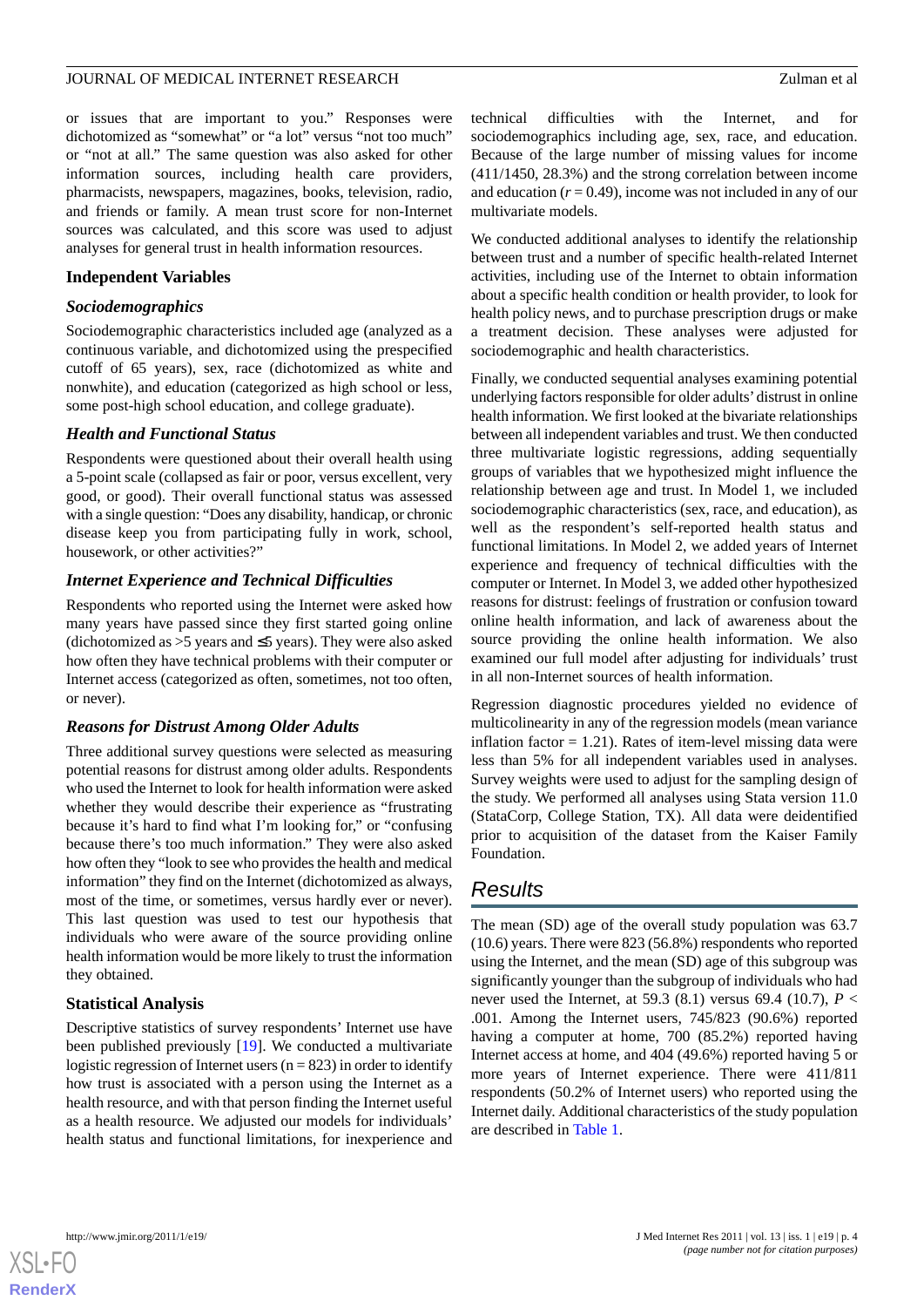## JOURNAL OF MEDICAL INTERNET RESEARCH Zulman et al

<span id="page-4-0"></span>**Table 1.** Characteristics of the study population

|                                                             | Total population ( $N = 1450$ ) |             |          | Online population ( $n = 823$ ) |             |      |
|-------------------------------------------------------------|---------------------------------|-------------|----------|---------------------------------|-------------|------|
|                                                             | ${\bf N}$                       | $\mathbf n$ | $\%$     | ${\bf N}$                       | $\mathbf n$ | $\%$ |
| Sociodemographics and health status                         |                                 |             |          |                                 |             |      |
| Age, mean (SD)                                              | 63.7(10.6)                      |             |          | 59.3 $(8.1)$                    |             |      |
| $\geq 65$ years                                             | 1382                            | 583         | 42.2     | 782                             | 190         | 24.3 |
| Sex, female                                                 | 1450                            | 915         | 63.1     | 823                             | 489         | 59.4 |
| Race, white                                                 | 1409                            | 1213        | 86.1     | 803                             | 717         | 89.3 |
| Education                                                   | 1426                            |             |          | 818                             |             |      |
| Less than high school                                       |                                 | 171         | 12.0     |                                 | 27          | 3.3  |
| High school graduate                                        |                                 | 520         | 36.5     |                                 | 216         | 26.4 |
| Some college                                                |                                 | 337         | 23.6     |                                 | 244         | 29.8 |
| College graduate                                            |                                 | 398         | 27.9     |                                 | 331         | 40.5 |
| Employed                                                    | 1431                            | 620         | 43.3     | 815                             | 480         | 58.9 |
| Household income                                            | 1039                            |             |          | 633                             |             |      |
| $<$ \$30,000                                                |                                 | 398         | 38.3     |                                 | 124         | 19.6 |
| \$30,000-100,000                                            |                                 | 506         | 48.7     |                                 | 381         | 60.2 |
| > \$100,000                                                 |                                 | 135         | 13.0     |                                 | 128         | 20.2 |
| Fair or poor health status                                  | 1443                            | 303         | $21.0\,$ | 819                             | 108         | 13.2 |
| Functional limitations due to disability or chronic disease | 1441                            | 306         | 21.2     | 822                             | 138         | 16.8 |
| Primary caregiver for household member                      | 1437                            | 231         | 16.1     | 822                             | 121         | 14.7 |
| <b>Computer and Internet Use</b>                            |                                 |             |          |                                 |             |      |
| Computer at home                                            | 1449                            | 901         | 62.1     | 822                             | 745         | 90.6 |
| Internet access at home                                     | 1449                            | 785         | 54.2     | 822                             | 700         | 85.2 |
| High-speed Internet access at home                          | 1449                            | 314         | 21.7     | 822                             | 293         | 35.6 |
| Internet experience >5 years                                | 1449                            | 404         | 27.9     | 814                             | 404         | 49.6 |
| Frequency of Internet use                                   | 1445                            |             |          | 818                             |             |      |
| Never                                                       |                                 | 627         | 43.2     |                                 |             |      |
| Less than weekly                                            |                                 | 111         | 7.7      |                                 | 111         | 13.6 |
| Weekly                                                      |                                 | 296         | 20.5     |                                 | 296         | 36.2 |
| Daily                                                       |                                 | 411         | 28.4     |                                 | 411         | 50.2 |
| Frequency of Internet use for health information            | 1445                            |             |          | 823                             |             |      |
| Never                                                       |                                 | 822         | 56.9     |                                 | 195         | 23.7 |
| Less than monthly                                           |                                 | 389         | 26.9     |                                 | 389         | 47.3 |
| Once or twice per month                                     |                                 | 158         | 10.9     |                                 | 158         | 19.2 |
| At least weekly                                             |                                 | 76          | 5.3      |                                 | 76          | 9.2  |
| Trust in Internet as a source of health information         | 1291                            |             |          | 802                             |             |      |
| Not at all                                                  |                                 | 480         | 37.2     |                                 | 124         | 15.5 |
| Not too much                                                |                                 | 125         | 9.7      |                                 | 89          | 11.1 |
| Somewhat                                                    |                                 | 478         | 37.0     |                                 | 404         | 50.4 |
| $\mathbf A$ lot                                             |                                 | 208         | 16.1     |                                 | 185         | 23.1 |

There were 628 respondents who reported having used the Internet as a health resource (76.3% of Internet users), and more than a third of them did so at least once a month [\(Table 1\)](#page-4-0).

Among Internet users, age was not a predictor of a person having used the Internet as a health resource ([Table 2\)](#page-5-0), and this remained true when we examined age as a continuous variable

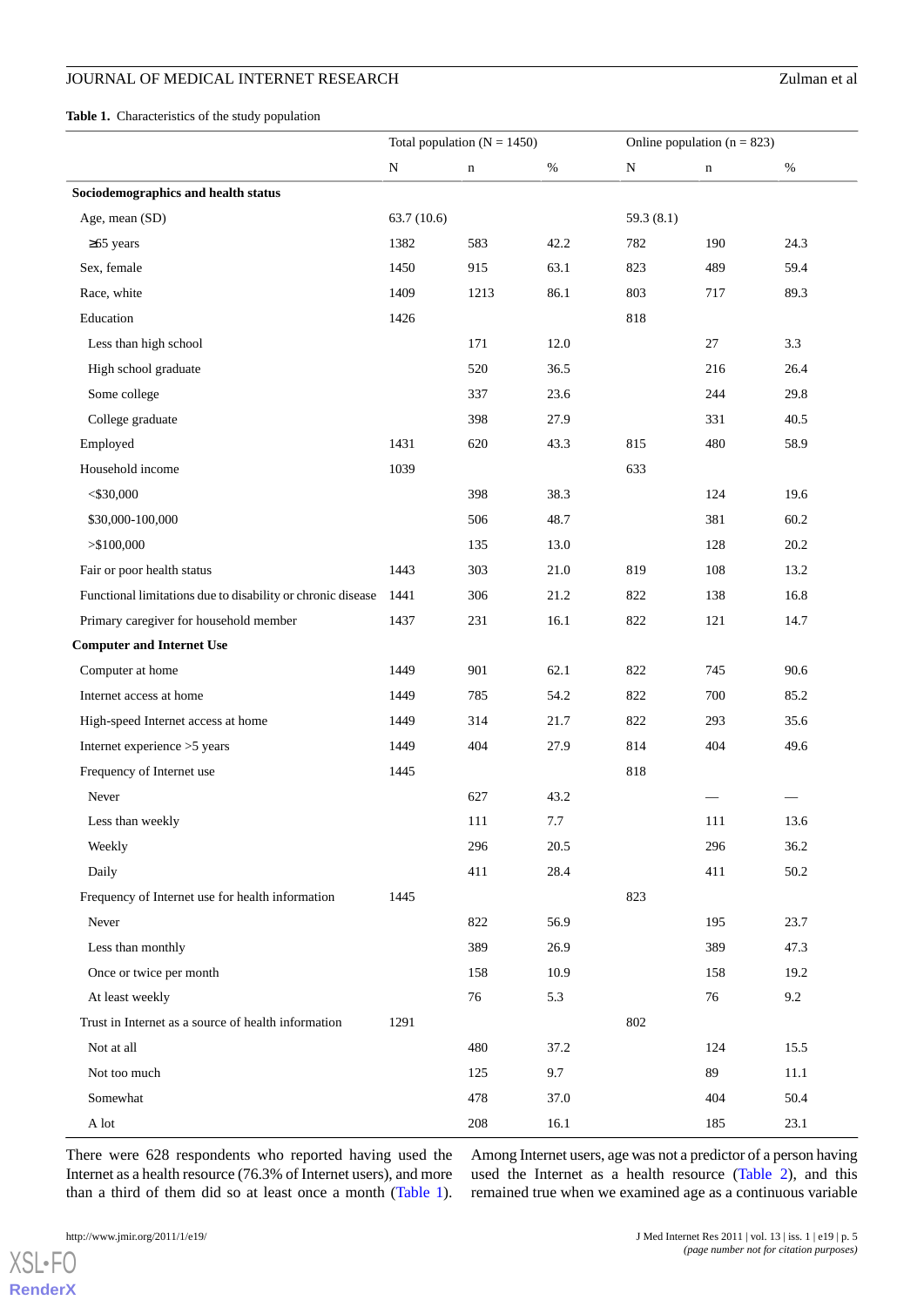(adjusted OR 0.99,  $P = .64$ ). Older adults were less likely than those under age 65 years to report that the Internet had helped them care for their health (OR  $0.54$ ,  $P = .02$ ), but this effect was diminished after adjusting for trust, years of Internet experience, and other covariates (adjusted OR 0.65, *P* = .11). Trust,

however, was significantly associated with using the Internet as a health resource (adjusted OR 4.84,  $P < .001$ ) and with finding the Internet useful as a health resource (adjusted OR 3.74,  $P < .001$ ).

|                                                                                       | Ever used the Internet for health information,<br>$N = 823$ (Internet users) |            |        |            | Finds the Internet useful as a health resource,<br>$N = 628$ (online health information users) |            |        |            |
|---------------------------------------------------------------------------------------|------------------------------------------------------------------------------|------------|--------|------------|------------------------------------------------------------------------------------------------|------------|--------|------------|
|                                                                                       |                                                                              |            |        |            |                                                                                                |            |        |            |
|                                                                                       | Unadj OR                                                                     | $P$ -value | Adj OR | $P$ -value | Unadj OR                                                                                       | $P$ -value | Adj OR | $P$ -value |
| <b>Main variables of interest</b>                                                     |                                                                              |            |        |            |                                                                                                |            |        |            |
| Age $\geq 65$ years <sup>a</sup>                                                      | 0.78                                                                         | .27        | 1.19   | .48        | 0.54                                                                                           | .02        | 0.65   | .11        |
| Trust (somewhat/a lot) in<br>Internet as source of health<br>information <sup>b</sup> | 5.87                                                                         | < .001     | 4.84   | < .001     | 3.75                                                                                           | < .001     | 3.74   | < .001     |
| <b>Other covariates</b>                                                               |                                                                              |            |        |            |                                                                                                |            |        |            |
| Female                                                                                | 1.27                                                                         | .22        | 1.48   | .10        | 1.41                                                                                           | .08        | 1.19   | .44        |
| Nonwhite                                                                              | 1.29                                                                         | .45        | 1.31   | .50        | 1.53                                                                                           | .18        | 2.02   | .07        |
| Education <sup>b</sup>                                                                |                                                                              |            |        |            |                                                                                                |            |        |            |
| Some post-high school<br>education                                                    | 1.48                                                                         | .12        | 1.34   | .33        | 1.15                                                                                           | .59        | 1.15   | .64        |
| College graduate                                                                      | 1.84                                                                         | .01        | 1.43   | .23        | 1.04                                                                                           | .87        | 0.83   | .54        |
| Fair/poor health statusb                                                              | 0.92                                                                         | .78        | 0.95   | .90        | 1.18                                                                                           | .60        | 1.03   | .93        |
| Functional limitations due<br>to disability or chronic<br>disease                     | 1.28                                                                         | .39        | 1.86   | .17        | 0.89                                                                                           | .66        | 0.94   | .85        |
| Internet experience >5<br>years                                                       | 1.91                                                                         | .002       | 1.77   | .035       | 1.30                                                                                           | .19        | 1.36   | .21        |
| Technical difficulties with<br>computer/Internet                                      | 0.91                                                                         | .52        | 0.98   | .91        | 0.95                                                                                           | .68        | 0.97   | .85        |

<span id="page-5-0"></span>

|  |  |  | Table 2. Characteristics associated with a person using the Internet for health information and finding the Internet useful as a health resource |  |
|--|--|--|--------------------------------------------------------------------------------------------------------------------------------------------------|--|
|--|--|--|--------------------------------------------------------------------------------------------------------------------------------------------------|--|

<sup>a</sup> Age is presented as a dichotomous variable for clarity. When age is analyzed as a continuous variable, the relationship with ever using the Internet for health information remains nonsignificant, but the relationship with finding the Internet useful as a health resource is significant (adjusted OR 0.97,  $P = .03$ ).

<sup>b</sup> Comparison group is "not at all/not too much" for trust in online health information, "high school or less" for education, and "excellent/very good/good" for health status.

Trust was significantly associated with the performance of a number of online health-related activities, even after adjusting for sociodemographic and health characteristics. Individuals who reported trusting the Internet "somewhat" or "a lot" for health information were significantly more likely to report that they had searched for information about a specific health condition (adjusted OR 4.43,  $P < .001$ ), and that they had used the Internet to obtain information about topics ranging from their health care provider (adjusted OR 2.24,  $P = .007$ ), to health policy news (adjusted OR 3.37, *P* = .007), to prescription drug prices (adjusted OR 4.93, *P* < .001). They were also significantly more likely to purchase prescription drugs and nutritional supplements online (adjusted OR 2.61,  $P = .03$  and adjusted OR 3.43,  $P = .002$ , respectively). In addition, among the 628 respondents who had any history of using the Internet for health information, those with higher levels of trust were more likely to change their behavior because of the online information (adjusted OR 2.15,  $P = .03$ ), and they were more likely to talk

[XSL](http://www.w3.org/Style/XSL)•FO **[RenderX](http://www.renderx.com/)**

with a health care provider about the online information (adjusted OR 2.54,  $P = .002$ ).

Finally, in a series of multivariate logistic regression models in which we sequentially added variables of interest, we examined the relationship between age and trust in the Internet as a source of health information ([Table 3](#page-6-0)). In bivariate analyses, Internet users 65 years of age and older were significantly less likely than those younger than 65 to report trusting the Internet for health information (OR 0.63,  $P = .04$ ). This relationship persisted after adjusting for other sociodemographic and health characteristics (Model 1), and was only slightly attenuated (adjusted OR  $0.69$ ,  $P = .13$ ) after adjusting for Internet experience and technical difficulties with computers and the Internet (Model 2). The age effect disappeared entirely (adjusted OR  $0.96$ ,  $P = .91$ ), however, after adjusting for other hypothesized contributors to distrust (Model 3), such as finding the Internet confusing because it provides "too much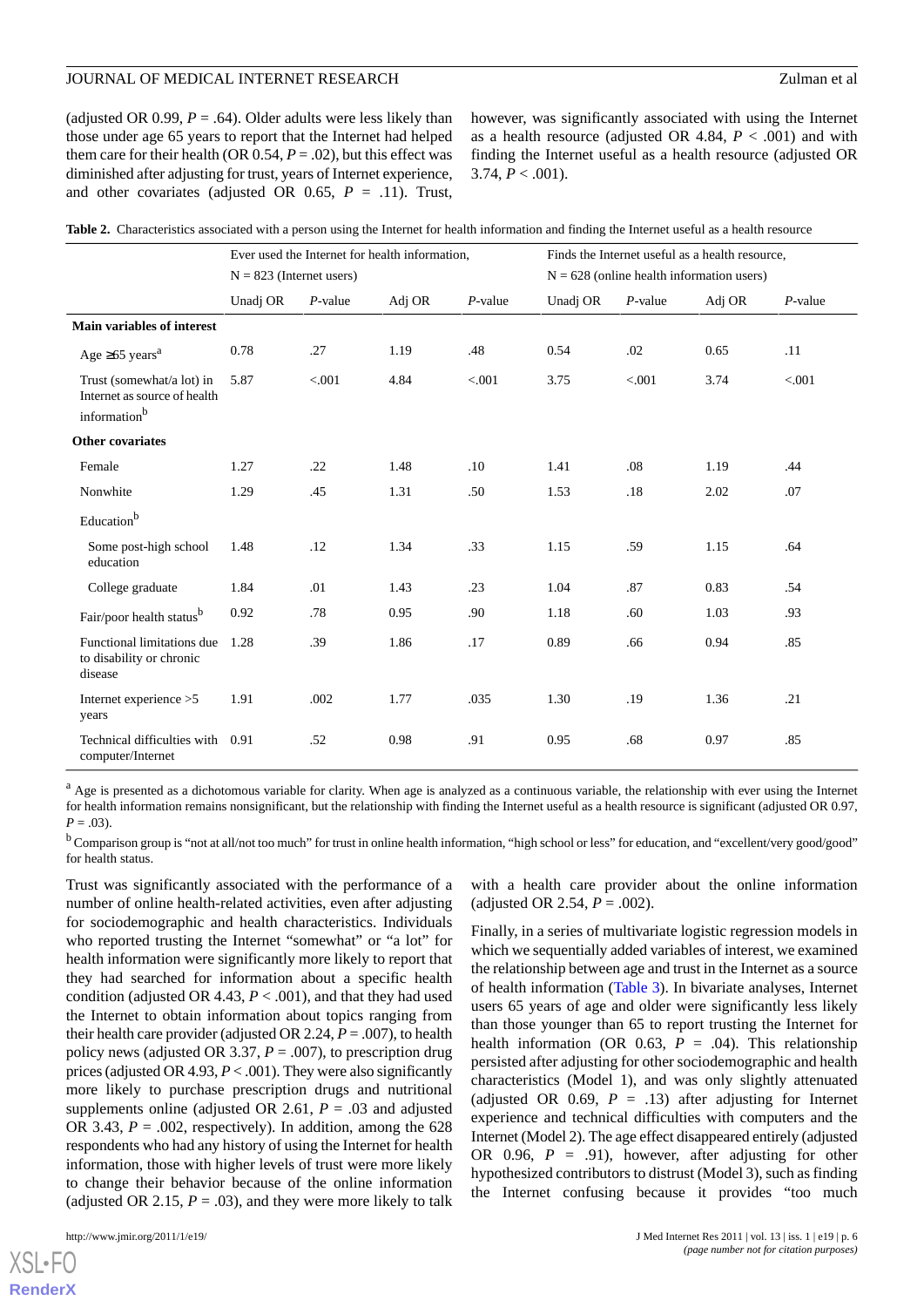information" (adjusted OR 0.47,  $P = .03$ ), and not routinely identifying the provider of online health information (adjusted OR 0.53,  $P = .04$ ). These relationships were virtually unchanged

when we adjusted for overall trust levels in non-Internet sources of health information.

<span id="page-6-0"></span>Table 3. Characteristics associated with trust in the Internet as a source of health information among adults ≥50 years of age who use the Internet (n  $= 823$ 

|                                                                                                         | Bivariate relationships |            | Model 1: age, sex, race,<br>education, and health<br>and function |            | Model 2: Model $1 +$ Internet Model 3: Model $2 +$ other<br>experience and technical<br>difficulties |            | hypothesized reasons<br>for distrust |            |
|---------------------------------------------------------------------------------------------------------|-------------------------|------------|-------------------------------------------------------------------|------------|------------------------------------------------------------------------------------------------------|------------|--------------------------------------|------------|
|                                                                                                         | Unadj OR                | $P$ -value | Adj OR                                                            | $P$ -value | Adj OR                                                                                               | $P$ -value | Adj OR                               | $P$ -value |
| Age $\geq 65$ years $a$                                                                                 | 0.63                    | .04        | 0.63                                                              | .04        | 0.69                                                                                                 | .13        | 0.96                                 | .91        |
| Female                                                                                                  | 1.48                    | .04        | 1.67                                                              | .01        | 1.79                                                                                                 | .01        | 1.46                                 | .21        |
| Education <sup>b</sup>                                                                                  |                         |            |                                                                   |            |                                                                                                      |            |                                      |            |
| Some post-high school edu-<br>cation                                                                    | 1.45                    | .13        | 1.31                                                              | .29        | 0.91                                                                                                 | .73        | 0.68                                 | .30        |
| College graduate                                                                                        | 2.47                    | < 0.001    | 2.53                                                              | < 0.001    | 1.81                                                                                                 | .04        | 0.98                                 | .96        |
| Nonwhite                                                                                                | 1.21                    | .55        | 1.13                                                              | .73        | 1.13                                                                                                 | .75        | 0.90                                 | .84        |
| Fair/poor health statusb                                                                                | 0.80                    | .43        | 0.90                                                              | .74        | 1.42                                                                                                 | .37        | 1.79                                 | .32        |
| Functional limitations due to<br>disability or chronic disease                                          | 0.70                    | .17        | 0.89                                                              | .71        | 1.03                                                                                                 | .93        | 1.09                                 | .85        |
| Internet experience >5 years                                                                            | 1.62                    | .02        |                                                                   |            | 1.78                                                                                                 | .02        | 1.25                                 | .50        |
| Technical difficulties with<br>computer/Internet                                                        | 0.89                    | .41        |                                                                   |            | 1.03                                                                                                 | .84        | 0.92                                 | .69        |
| Negative feelings toward online health information                                                      |                         |            |                                                                   |            |                                                                                                      |            |                                      |            |
| Frustrating: hard to find what 0.49<br>is needed                                                        |                         | .009       |                                                                   |            |                                                                                                      |            | 0.99                                 | .99        |
| Confusing: too much informa- 0.53<br>tion                                                               |                         | .02        |                                                                   |            |                                                                                                      |            | 0.47                                 | .03        |
| Lack of awareness (never/hard-<br>ly ever) of source providing<br>health information found on-<br>lineb | 0.42                    | .002       |                                                                   |            |                                                                                                      |            | 0.53                                 | .04        |

<sup>a</sup> Age is presented as a dichotomous variable for clarity. When age is analyzed as a continuous variable, the adjusted ORs and *P*-values for Models 1, 2, and 3 are as follows: Model 1 = 0.96 (*P* = .002), Model 2 = 0.96 (*P* = .006), Model 3 = 0.99 (*P* = .77). Adjusted ORs and *P*-values for other covariates in the models are essentially unchanged when age is analyzed as a continuous variable.

<sup>b</sup> Comparison group is "high school or less" for education, "excellent/very good/good" for health status, and "sometimes/mostly/always" for awareness of online health information source.

## *Discussion*

In this nationally representative survey of adults aged 50 years and older, we found that individuals who reported trusting the Internet as an information source were significantly more likely to report that the Internet had helped them care for their health, and were also more likely to use the Internet for a number of important health-related activities, including searching for information about a specific health condition, comparing prescription drug prices and purchasing medications, obtaining information about a health care provider, and talking with their provider about information found online.

While the relationship between trust and Internet use appears intuitive, there are many circumstances in which distrust in online health information is appropriate [\[17](#page-8-12)]. The Internet lacks

[XSL](http://www.w3.org/Style/XSL)•FO **[RenderX](http://www.renderx.com/)**

an effective quality control mechanism, and this, combined with the ease of replicating online material, leads to the spread of false information [\[20](#page-8-15)]. Older adults, many of whom use the Internet for a relatively limited number of functions and are unfamiliar with a metric for trustworthiness, are likely to have low levels of autonomy and may not have the tools that are required to assess the credibility of online health information. Our findings suggest that older adults' distrust may be a significant barrier to their optimal usage of the Internet for their health. This is of concern, given that the Internet offers an efficient means to obtain information and conduct important health-related activities, and many websites today provide reliable, up-to-date, and sometimes tailored health information. Such a resource could be especially valuable for someone who is homebound due to multiple health problems or because of their caregiving obligations.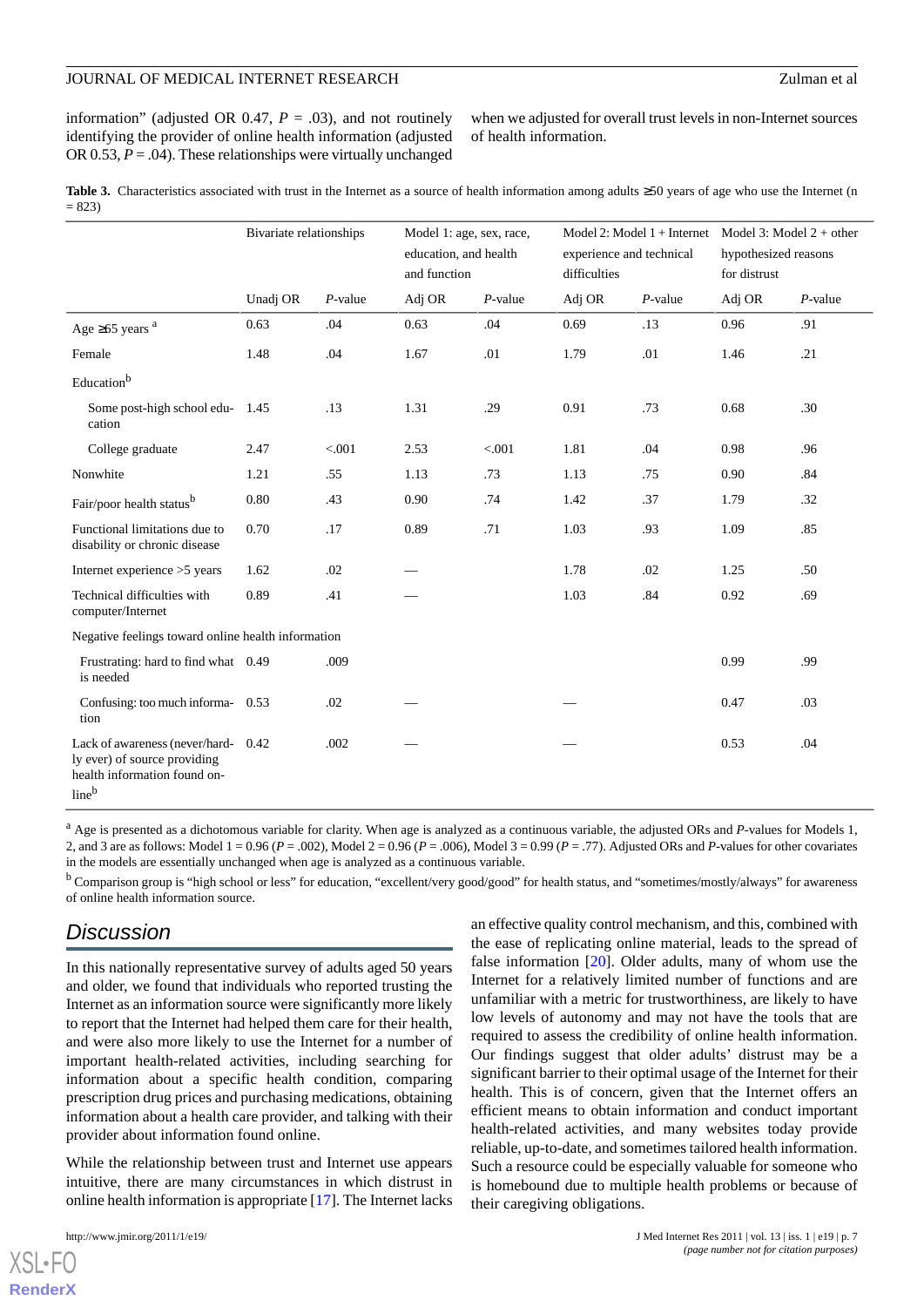As the Internet's capabilities as a health resource expand, it is important that older individuals be provided with tools and knowledge to assess the credibility of online health information [[15\]](#page-8-10). This is especially critical given that dubious information regarding medical issues can result in physical or mental harm [[8\]](#page-8-3). The results of our study highlight several potential targets for improving older adults' trust in the Internet as a health resource. While adults aged 65 years and older were significantly less likely to trust the Internet for health information, this association disappeared after accounting for two significant factors: one was confusion due to overwhelming amounts of information, and the other was lack of awareness about the source providing health information found online (a key step to assessing the credibility of a website). These issues could be addressed through websites that incorporate senior-friendly design elements (eg, an uncluttered layout with a large font size and comfortably sized buttons and links) [[7](#page-8-2)[,21](#page-8-16)] and through the promotion of websites that are clearly associated with trustworthy institutions (ie, via credibility cues like images and logos) [\[22](#page-8-17)]. Clarifying the source and credibility of information may be especially important for individuals with lower levels of autonomy who tend to gravitate toward traditional intermediaries for health information [[8\]](#page-8-3).

An example of a site that embraces these concepts is the NIH Senior Health website, which presents information from government agencies such as the National Cancer Institute and the National Institute on Aging about a multitude of health conditions. The website is tailored to meet the needs of an older, less-experienced Internet user, with a simple design, and options to increase the text size, enhance contrast, and hear the text read aloud [\[23](#page-8-18)]. The growth of health portals may provide other trustworthy sources of information. Portals such as those developed for patients of Kaiser Permanente [\[24](#page-8-19)], Group Health Cooperative [\[25](#page-8-20)], and the Veterans Affairs Healthcare System [[26\]](#page-8-21) direct users to reliable information and expertise that is often personally tailored to an individual's specific health needs [[10\]](#page-8-5). A survey of Kaiser Permanente patients found that 87% of respondents over the age of 65 years were satisfied with Kaiser's My Health Manager [\[27](#page-9-0)]. The role of such portals for

older individuals who distrust or avoid using the Internet for their health, however, remains to be seen.

While the data for our study were derived from a nationally representative sample of adults aged 50 years and older, the structure of the survey introduced some limitations. Our reliance on an existing dataset necessitated the use of available measures, including measures that were created de novo for the survey and have not been externally validated. There may be unmeasured characteristics that influence a person's trust in online health information but were not assessed in this survey, such as general trustfulness and specific health issues and information needs. In addition, the data in this study were cross-sectional, and as such we cannot make any conclusions about causality or mediation in our analyses. Biases may have resulted from nonresponse and from self-reported data, with common method variance potentially explaining some degree of the high level of internal consistency we saw in certain constructs. Finally, our use of 2004 data is also a limitation, given demographic changes in Internet usage and the rise of new website features, such as the option of communicating with health care providers online, and the growth of well-informed online patient communities. Nevertheless, this survey covered unique territory, and there is reason to believe that the association between trust and information-seeking behavior could transcend the developments since the survey was conducted.

In conclusion, in this nationally representative sample of older adults, we found that trust in online health information is significantly linked to use of the Internet for a wide range of health-related purposes. While the association between distrust and diminished use of the Internet is not surprising, the strength and consistency of this relationship suggests that building trust, in part through the development and promotion of simple and credible websites and health portals, is likely to be a crucial step in improving the accessibility and utility of online health resources for older adults. Future research should focus on identifying the specific design features, content, and functions that will optimize the value of such resources.

## **Acknowledgments**

The authors thank the Kaiser Family Foundation for providing the survey data, and especially thank Vicky Rideout, Vice President for Media and Education, for her role in developing the survey. The authors also thank Michele Heisler for her feedback regarding data analysis, and Shirley Chen for her assistance with manuscript preparation. This article was made available as Open Access with the support of the University of Michigan COPE Fund, http://lib.umich.edu/cope.

## <span id="page-7-0"></span>**Conflicts of Interest**

<span id="page-7-1"></span>None declared

#### <span id="page-7-2"></span>**References**

- 1. Fox S, Jones S. Pew Internet. 2009. The Social Life of Health Information: Americans' pursuit of health takes place within a widening network of both online and offline sources URL: [http://www.pewinternet.org/~/media/](http://www.pewinternet.org/~/media//Files/Reports/2009/PIP_Health_2009.pdf) [/Files/Reports/2009/PIP\\_Health\\_2009.pdf](http://www.pewinternet.org/~/media//Files/Reports/2009/PIP_Health_2009.pdf) [accessed 2010-12-02] [\[WebCite Cache ID 5ugJuHNxF\]](http://www.webcitation.org/

                                                5ugJuHNxF)
- 2. Hesse BW, Moser RP, Rutten LJ. Surveys of physicians and electronic health information. N Engl J Med 2010 Mar 4;362(9):859-860 [[FREE Full text](http://dx.doi.org/10.1056/NEJMc0909595)] [doi: [10.1056/NEJMc0909595](http://dx.doi.org/10.1056/NEJMc0909595)] [Medline: [20200398](http://www.ncbi.nlm.nih.gov/entrez/query.fcgi?cmd=Retrieve&db=PubMed&list_uids=20200398&dopt=Abstract)]
- 3. Schoenborn CA, Heyman KM. Health characteristics of adults aged 55 years and over: United States, 2004-2007. Natl Health Stat Report 2009 Jul 8(16):1-31. [Medline: [19697804\]](http://www.ncbi.nlm.nih.gov/entrez/query.fcgi?cmd=Retrieve&db=PubMed&list_uids=19697804&dopt=Abstract)

 $XSJ \cdot F$ **[RenderX](http://www.renderx.com/)**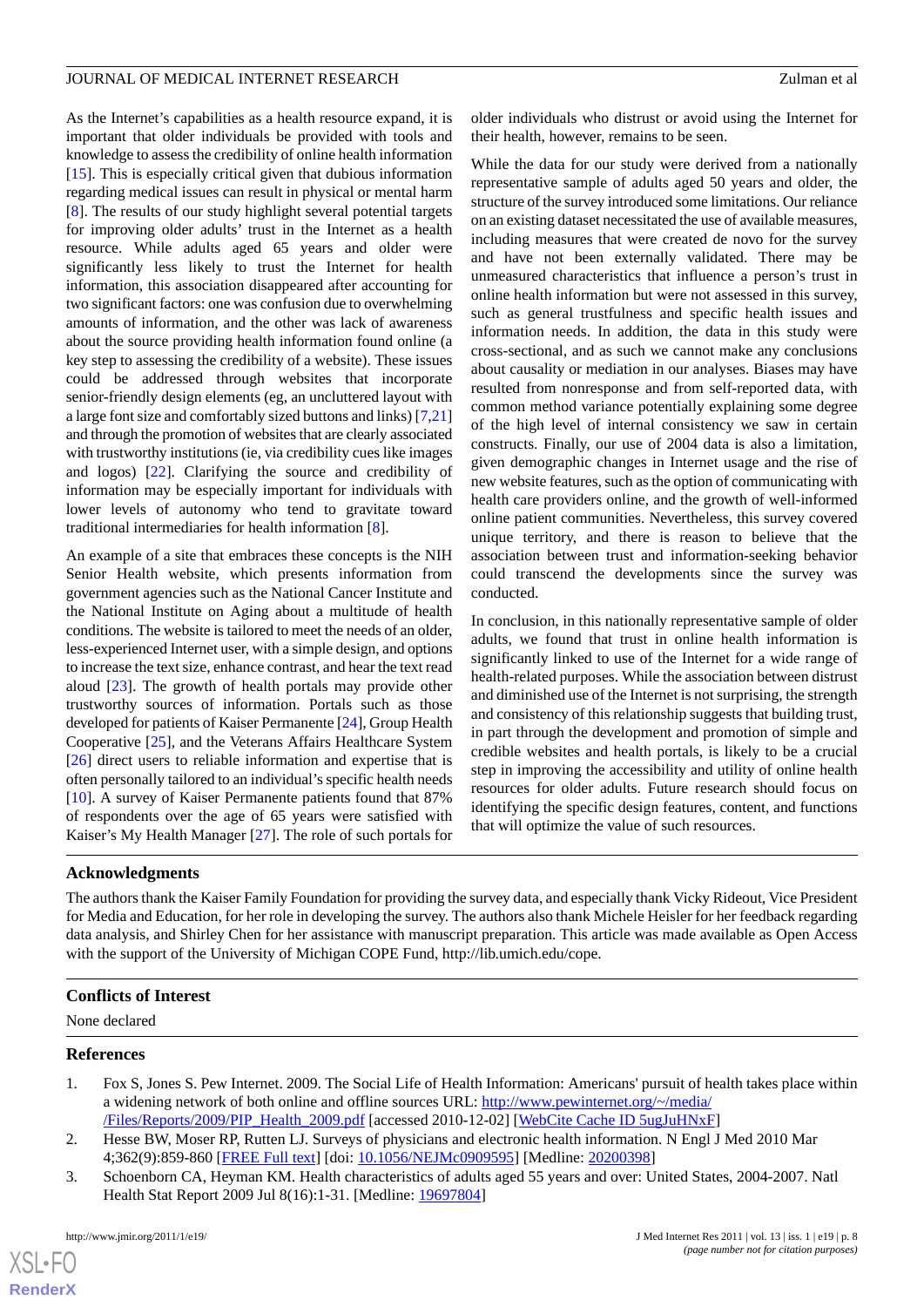## JOURNAL OF MEDICAL INTERNET RESEARCH Zulman et al. Zulman et al.

- <span id="page-8-0"></span>4. Baker L, Wagner TH, Singer S, Bundorf MK. Use of the Internet and e-mail for health care information: results from a national survey. JAMA 2003 May 14;289(18):2400-2406 [[FREE Full text](http://jama.ama-assn.org/cgi/pmidlookup?view=long&pmid=12746364)] [doi: [10.1001/jama.289.18.2400\]](http://dx.doi.org/10.1001/jama.289.18.2400) [Medline: [12746364](http://www.ncbi.nlm.nih.gov/entrez/query.fcgi?cmd=Retrieve&db=PubMed&list_uids=12746364&dopt=Abstract)]
- <span id="page-8-1"></span>5. Bundorf MK, Wagner TH, Singer SJ, Baker LC. Who searches the internet for health information? Health Serv Res 2006 Jun;41(3 Pt 1):819-836. [doi: [10.1111/j.1475-6773.2006.00510.x](http://dx.doi.org/10.1111/j.1475-6773.2006.00510.x)] [Medline: [16704514\]](http://www.ncbi.nlm.nih.gov/entrez/query.fcgi?cmd=Retrieve&db=PubMed&list_uids=16704514&dopt=Abstract)
- 6. Hesse BW, Nelson DE, Kreps GL, Croyle RT, Arora NK, Rimer BK, et al. Trust and sources of health information: the impact of the Internet and its implications for health care providers: findings from the first Health Information National Trends Survey. Arch Intern Med 2005;165(22):2618-2624 [\[FREE Full text\]](http://archinte.ama-assn.org/cgi/pmidlookup?view=long&pmid=16344419) [doi: [10.1001/archinte.165.22.2618\]](http://dx.doi.org/10.1001/archinte.165.22.2618) [Medline: [16344419](http://www.ncbi.nlm.nih.gov/entrez/query.fcgi?cmd=Retrieve&db=PubMed&list_uids=16344419&dopt=Abstract)]
- <span id="page-8-3"></span><span id="page-8-2"></span>7. Nahm ES, Preece J, Resnick B, Mills ME. Usability of health Web sites for older adults: a preliminary study. Comput Inform Nurs 2004;22(6):326-334. [Medline: [15602301](http://www.ncbi.nlm.nih.gov/entrez/query.fcgi?cmd=Retrieve&db=PubMed&list_uids=15602301&dopt=Abstract)]
- <span id="page-8-4"></span>8. Eysenbach G. Credibility of health information and digital media: new perspectives and implications for youth. In: Metzger MJ, Flanigan AJ, editors. Digital Media, Youth, and Credibility. Cambridge, MA: MIT Press; 2008.
- <span id="page-8-5"></span>9. Czaja SJ, Charness N, Fisk AD, Hertzog C, Nair SN, Rogers WA, et al. Factors predicting the use of technology: findings from the Center for Research and Education on Aging and Technology Enhancement (CREATE). Psychol Aging 2006 Jun;21(2):333-352. [doi: [10.1037/0882-7974.21.2.333\]](http://dx.doi.org/10.1037/0882-7974.21.2.333) [Medline: [16768579](http://www.ncbi.nlm.nih.gov/entrez/query.fcgi?cmd=Retrieve&db=PubMed&list_uids=16768579&dopt=Abstract)]
- <span id="page-8-6"></span>10. Lemire M, Paré G, Sicotte C, Harvey C. Determinants of Internet use as a preferred source of information on personal health. Int J Med Inform 2008 Nov;77(11):723-734. [doi: [10.1016/j.ijmedinf.2008.03.002\]](http://dx.doi.org/10.1016/j.ijmedinf.2008.03.002) [Medline: [18434246](http://www.ncbi.nlm.nih.gov/entrez/query.fcgi?cmd=Retrieve&db=PubMed&list_uids=18434246&dopt=Abstract)]
- <span id="page-8-7"></span>11. Grabner-Kräuter S, Kaluscha EA, Fladnitzer M. Perspectives of online trust and similar constructs: a conceptual clarification. ACM International Conference Proceeding Series 2006;156:235-243.
- <span id="page-8-8"></span>12. Weber LR, Carter AI. In: Carter AI, editor. The Social Construction of Trust. New York, NY: Kluwer Academic / Plenum Publishers; 2003.
- <span id="page-8-9"></span>13. Donohue JM, Huskamp HA, Wilson IB, Weissman J. Whom do older adults trust most to provide information about prescription drugs? Am J Geriatr Pharmacother 2009 Apr;7(2):105-116. [doi: [10.1016/j.amjopharm.2009.04.005](http://dx.doi.org/10.1016/j.amjopharm.2009.04.005)] [Medline: [19447363](http://www.ncbi.nlm.nih.gov/entrez/query.fcgi?cmd=Retrieve&db=PubMed&list_uids=19447363&dopt=Abstract)]
- <span id="page-8-11"></span><span id="page-8-10"></span>14. Dutta-Bergman M. Trusted online sources of health information: differences in demographics, health beliefs, and health-information orientation. J Med Internet Res 2003;5(3):e21 [\[FREE Full text\]](http://www.jmir.org/2003/3/e21/) [doi: [10.2196/jmir.5.3.e21](http://dx.doi.org/10.2196/jmir.5.3.e21)] [Medline: [14517112](http://www.ncbi.nlm.nih.gov/entrez/query.fcgi?cmd=Retrieve&db=PubMed&list_uids=14517112&dopt=Abstract)]
- <span id="page-8-12"></span>15. Flanigan AJ, Metzger MJ. Digital media and youth: unparalleled opportunity and unprecedented responsibility. In: Metzger MJ, Flanigan AJ, editors. Digital Media, Youth, and Credibility. Cambridge, MA: MIT Press; 2008.
- <span id="page-8-13"></span>16. Hovland CI, Janis IL, Kelley HH. In: Kelley HH, editor. Communication and Persuasion: Psychological Studies of Opinion Change. Westport, CT: Greenwood Press; 1953.
- 17. Hanif F, Read JC, Goodacre JA, Chaudhry A, Gibbs P. The role of quality tools in assessing reliability of the internet for health information. Inform Health Soc Care 2009 Dec;34(4):231-243. [doi: [10.3109/17538150903359030\]](http://dx.doi.org/10.3109/17538150903359030) [Medline: [19919300](http://www.ncbi.nlm.nih.gov/entrez/query.fcgi?cmd=Retrieve&db=PubMed&list_uids=19919300&dopt=Abstract)]
- <span id="page-8-14"></span>18. Silberg WM, Lundberg GD, Musacchio RA. Assessing, controlling, and assuring the quality of medical information on the Internet: Caveant lector et viewor--Let the reader and viewer beware. JAMA 1997 Apr 16;277(15):1244-1245. [Medline: [9103351\]](http://www.ncbi.nlm.nih.gov/entrez/query.fcgi?cmd=Retrieve&db=PubMed&list_uids=9103351&dopt=Abstract)
- <span id="page-8-16"></span><span id="page-8-15"></span>19. Kaiser Family Foundation. e-Health and the Elderly: How Seniors Use the Internet for Health Information: Kaiser Family Foundation# 2005 URL: [http://www.kff.org/entmedia/upload/](http://www.kff.org/entmedia/upload/e-Health-and-the-Elderly-How-Seniors-Use-the-Internet-for-Health-Information-Key-Findings-From-a-National-Survey-of-Older-Americans-Survey-Report.pdf) [e-Health-and-the-Elderly-How-Seniors-Use-the-Internet-for-Health-Information-Key-Findings-From-a-National-Survey-of-Older-Americans-Survey-Report.](http://www.kff.org/entmedia/upload/e-Health-and-the-Elderly-How-Seniors-Use-the-Internet-for-Health-Information-Key-Findings-From-a-National-Survey-of-Older-Americans-Survey-Report.pdf) [pdf](http://www.kff.org/entmedia/upload/e-Health-and-the-Elderly-How-Seniors-Use-the-Internet-for-Health-Information-Key-Findings-From-a-National-Survey-of-Older-Americans-Survey-Report.pdf) [accessed 2010-12-02] [[WebCite Cache ID 5ugKhK7Ad](http://www.webcitation.org/

                                                5ugKhK7Ad)]
- <span id="page-8-17"></span>20. Eysenbach G, Diepgen TL. Towards quality management of medical information on the internet: evaluation, labelling, and filtering of information. BMJ 1998 Nov 28;317(7171):1496-1500 [\[FREE Full text\]](http://bmj.com/cgi/pmidlookup?view=long&pmid=9831581) [Medline: [9831581\]](http://www.ncbi.nlm.nih.gov/entrez/query.fcgi?cmd=Retrieve&db=PubMed&list_uids=9831581&dopt=Abstract)
- <span id="page-8-18"></span>21. Grahame M, Laberge J, Scialfa CT. Age differences in search of web pages: the effects of link size, link number, and clutter. Hum Factors 2004;46(3):385-398. [Medline: [15573540](http://www.ncbi.nlm.nih.gov/entrez/query.fcgi?cmd=Retrieve&db=PubMed&list_uids=15573540&dopt=Abstract)]
- <span id="page-8-20"></span><span id="page-8-19"></span>22. Harris PR, Sillence E, Briggs P. The effect of credibility-related design cues on responses to a web-based message about the breast cancer risks from alcohol: randomized controlled trial. J Med Internet Res 2009;11(3):e37 [[FREE Full text](http://www.jmir.org/2009/3/e37/)] [doi: [10.2196/jmir.1097](http://dx.doi.org/10.2196/jmir.1097)] [Medline: [19709989](http://www.ncbi.nlm.nih.gov/entrez/query.fcgi?cmd=Retrieve&db=PubMed&list_uids=19709989&dopt=Abstract)]
- <span id="page-8-21"></span>23. National Institute on Aging and the National Library of Medicine. NIH Senior Health URL: <http://nihseniorhealth.gov/> [accessed 2010-04-05] [\[WebCite Cache ID 5olXz4sic\]](http://www.webcitation.org/

                                                5olXz4sic)
- 24. Kaiser Permanente. My Health Manager URL: [https://members.kaiserpermanente.org/kpweb/toc.](https://members.kaiserpermanente.org/kpweb/toc.do?theme=myhealthmanager_members) [do?theme=myhealthmanager\\_members](https://members.kaiserpermanente.org/kpweb/toc.do?theme=myhealthmanager_members) [accessed 2010-04-05] [[WebCite Cache ID 5olY7GRSK\]](http://www.webcitation.org/

                                                5olY7GRSK)
- 25. Group Health Cooperative. MyGroupHealth URL:<http://www.ghc.org/cddemo/member/MyGHTour.jhtml> [accessed] 2010-12-02] [\[WebCite Cache ID nocache\]](http://www.webcitation.org/

                                                nocache)
- 26. U.S. Department of Veterans Affairs. My HealtheVet URL:<http://www.myhealth.va.gov/> [accessed 2010-12-02] [\[WebCite](http://www.webcitation.org/

                                nocache) [Cache ID nocache\]](http://www.webcitation.org/

                                                nocache)

[XSL](http://www.w3.org/Style/XSL)•FO **[RenderX](http://www.renderx.com/)**